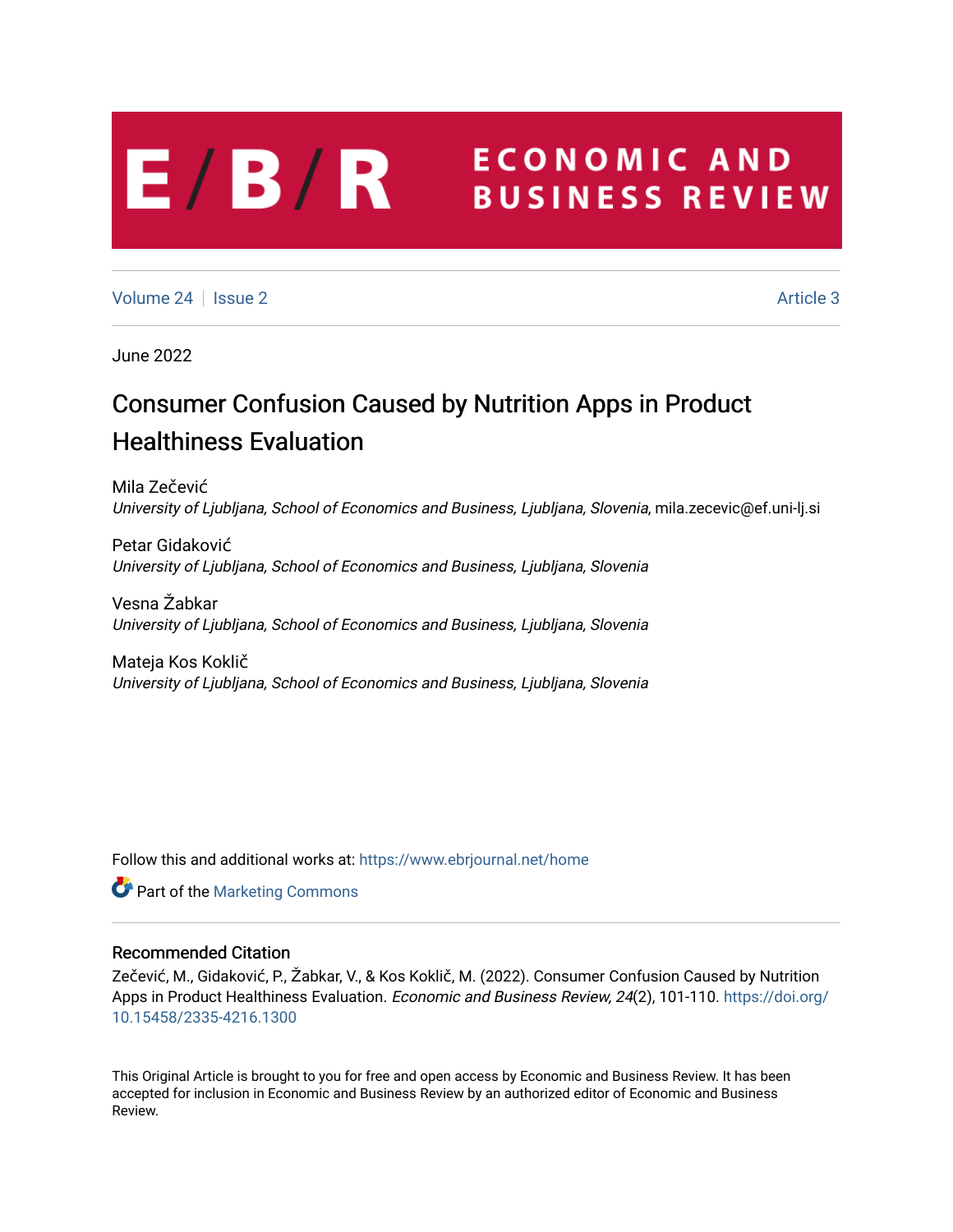## ORIGINAL ARTICLE

# Consumer Confusion Caused by Nutrition Apps in Product Healthiness Evaluation

Mila Zečević\*, Petar Gidaković, Vesna Žabkar, Mateja Kos Koklič

University of Ljubljana, School of Economics and Business, Ljubljana, Slovenia

#### Abstract

Rapid developments in technology and connectedness are influencing how consumers access and use nutrition information. However, this information is not always clear and consistent. The inconsistencies in the information provided to consumers can lead them to uncertainty about which data to use (i.e. consider as correct), especially when different sources of information appear similarly qualified and accurate. This paper aims to highlight the impact of inconsistent information on consumer attitudes. The results of an experiment conducted on a sample of 237 consumers indicate that the inconsistent information, when presented to consumers, influences their attitude in a way that it increases feelings of confusion, leading to lower attitude certainty about the product healthiness.

Keywords: Consumer confusion, Perceived healthiness, Attitude certainty, Inconsistent information, Nutrition apps

JEL classification: M31, P46

### Introduction

N utrition issues have been important to con-sumers for decades, ever since they realized the relevance of proper nutrition in order to ensure the quality of life and healthy body functioning. Recently, it has been shown that consumers pay increasing attention to nutrition and its effect on their overall health and well-being. Moreover, current trends show that healthier and better-quality food options are becoming preferred among consumers (Román et al., 2017). The issue of healthy diet and recommendations on how to achieve it are growing in importance for the media and official institutions as well. In ensuring adequate nutrition, consumers rely on different advice, which is not always coming from the most trained and professional sources [\(Jacobs et al., 2017;](#page-7-0) [Viviani](#page-8-1) & [Pasi,](#page-8-1) [2017\)](#page-8-1). Lately, the development of the Internet and digital technologies has expanded and the convenience of this information source turned it into one

of most commonly used for many issues, including the nutrition [\(Zhang et al., 2017\)](#page-8-2).

Apart from being informed, consumers are also interested in being able to track and measure the results of their nutrition needs and consumption. Food diaries are a popular way of structuring the information about food intake, and through the years, this habit has also become digitalized. Apps on mobile devices are becoming an increasingly years, this habit has also become digitalized. Apps<br>on mobile devices are becoming an increasingly<br>important part of peoples' lives in all aspects, and their easiness of use and convenience are making them a powerful tool for providing consumers with the information they need, as well as motivating consumer behavior and their process of behavioral change ([DiFilippo et al., 2015\)](#page-7-1). According to [Krebs](#page-8-3) [and Duncan \(2015\),](#page-8-3) many consumers download health and nutrition apps on their mobile devices (over 58% of consumers possessing mobile devices in the US), and the app users have the impression that using apps improves their health. Moreover, users of health and nutrition apps show a higher

Received 2 September 2020; accepted 26 February 2021. Available online 1 June 2022.

\* Corresponding author.

E-mail addresses: [mila.zecevic@ef.uni-lj.si](mailto:mila.zecevic@ef.uni-lj.si) (M. Zecevic), [petar.gidakovic@ef.uni-lj.si](mailto:petar.gidakovic@ef.uni-lj.si) (P. Gidakovic), [vesna.zabkar@ef.uni-lj.si](mailto:vesna.zabkar@ef.uni-lj.si) (V. Zabkar), [mateja.kos@ef.uni-lj.si](mailto:mateja.kos@ef.uni-lj.si) (M. Kos Koklic).

https://doi.org/10.15458/2335-4216.1300

2335-4216/© 2022 School of Economics and Business University of Ljubljana. This is an open access article under the CC-BY-NC-ND license [\(http://creativecommons.](http://creativecommons.org/licenses/by-nc-nd/4.0/) [org/licenses/by-nc-nd/4.0/](http://creativecommons.org/licenses/by-nc-nd/4.0/)).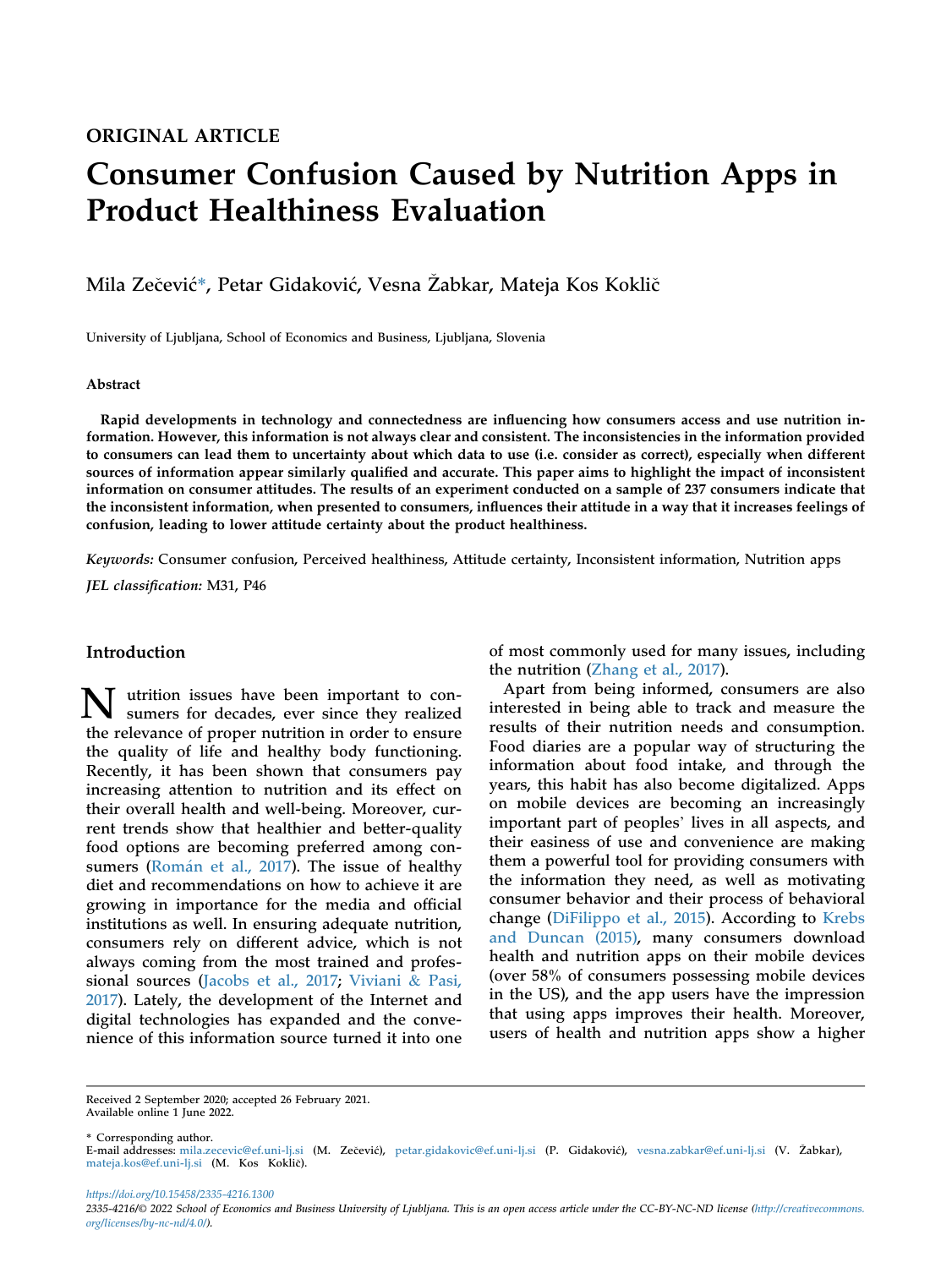level of trust in the apps and the accuracy of the data they provide.

Research also implies that the effect of food and nutrition apps consumers use on their behavior is real and measurable. Apart from effectiveness in the weight management process ([Carter et al., 2013;](#page-7-2) [DiFilippo et al., 2015](#page-7-1)), diet and nutrition apps are Dirinppo et al., 2015), diet and nutrition apps are<br>reported to have an influence on the frequency and<br>consistency of consumers' healthy eating, as well as on their motivation, desire, knowledge, and ability to pursue a healthy diet and set their goals [\(West](#page-8-4) [et al., 2017\)](#page-8-4).

Nevertheless, the increase in available information and the speed of its transfer by the media and digital sources often offers recommendations that are inconsistent, leading to the increase in the overall consumer confusion regarding healthy nutrition. Apart from the confusion, such inconsistencies can result in doubt in the product's genuine nutritive value and healthiness, as well as lower trust in recommendations and information sources in general ([Carpenter et al., 2015;](#page-7-3) [Nagler,](#page-8-5) [2014;](#page-8-5) [Ward et al., 2011\)](#page-8-6). The impact of mobile apps on consumer behavior has been neglected in consumer research so far, including nutrition-related consumer research. However, health and food sciences have investigated mobile nutrition apps and their influence on consumers' habits recently [\(De](#page-7-4) [Cock et al., 2017](#page-7-4); [Flaherty et al., 2018;](#page-7-5) [Maringer et al.,](#page-8-7) [2018\)](#page-8-7). Nevertheless, most of this research focuses on apps that monitor consumers' food intake as a means of weight management, and very little is known about apps that provide nutrition scores for food products, and their potential influence on consumer perception, attitudes, and intentions.

Consumer researchers devote significant efforts to examination of food-related consumer habits and attitudes. Previous studies show a devotion of consumer psychology studies to better understand nutrition labels and the effect of misunderstanding nutrition claims on consumer behavior [\(Suher et al.,](#page-8-8) [2016;](#page-8-8) [Wansink](#page-8-9) & [Chandon, 2006](#page-8-9)). Consumer confusion has also been researched along with its causes and consequences in food and nutrition aspect; confusion's effects on nutrition literacy and consumer behavior have been of special interest to researchers [\(Hall-Phillips](#page-7-6) & [Shah, 2017](#page-7-6); [Spiteri](#page-8-10) [Cornish](#page-8-10) & [Moraes, 2015\)](#page-8-10). Psychologists have paid much attention to the phenomenon of attitude certainty ([Rucker et al., 2014](#page-8-11); [Tormala](#page-8-12) & [Rucker, 2007](#page-8-12)), while its relationship with consumer confusion and the presence of nutrition apps has not yet been investigated. Attitude certainty has been shown to

influence the strength of consumers' attitudes, the ease of attitude change, and their behavior [\(Tormala](#page-8-13) & [Rucker, 2018;](#page-8-13) [Visser at al., 2003\)](#page-8-14). These properties of attitude certainty make it a relevant factor for the study of decision-making processes, including in food and nutrition contexts, particularly for understanding consumers' responses to information they receive and their resulting behavior. However, to our knowledge, no previous research has attempted to identify the relationship between consumer confusion and attitude certainty in the online food and nutrition context.

In our research, we intend to draw attention to the information content of the app as an important element influencing consumer attitudes toward the perceived healthiness of the product. We build on the findings of previous research and aim to investigate the relationship between the product healthiness evaluation provided in an app and consumers' perceptions of product healthiness, and their certainty about these attitudes. In addition, we aim to explore the elements of consumer confusion with the information available in nutrition apps, and explore the elements of consumer comusion with<br>the information available in nutrition apps, and<br>their impact on consumers' subsequent attitude certainty.

#### 1 Literature overview and hypotheses

Consumers' perceptions are one of the crucial determinants of the food-related choice-making process [\(Furst et al., 1996](#page-7-7)). In this respect, perceived healthiness of food products has been found to motivate and impact consumer attitudes, intentions and actions [\(Ares](#page-7-8) & Gámbaro, 2007; [Johansen et al.,](#page-8-15) [2011](#page-8-15)), for example, purchase intention ([Shan et al.,](#page-8-16) [2017](#page-8-16); [Wang et al., 2016](#page-8-17)) and actual food intake [\(Provencher et al., 2009](#page-8-18)).

Consumers inform themselves about product healthiness from various sources. In general, consumers declare the highest trust to information from the official and scientific institutions. Nevertheless, the wide presence and accessibility of the mass media information (online information sources included) make this source very much used, despite the fact that consumers often notice inconsistent and confusing information coming from it ([Johansen](#page-8-15) [et al., 2011](#page-8-15); [Zhang et al., 2017](#page-8-2)).

As a concept, consumer confusion has been defined as "consumer failure to develop a correct interpretation of various facets of a product or service during the informa-as consumer jutture to aevetop a correct interpretation of<br>various facets of a product or service during the informa-<br>tion processing procedure" ([Turnbull et al., 2000,](#page-8-19) p. 145). In addition to this, previous research has considered consumer confusion as an intellectual emotion with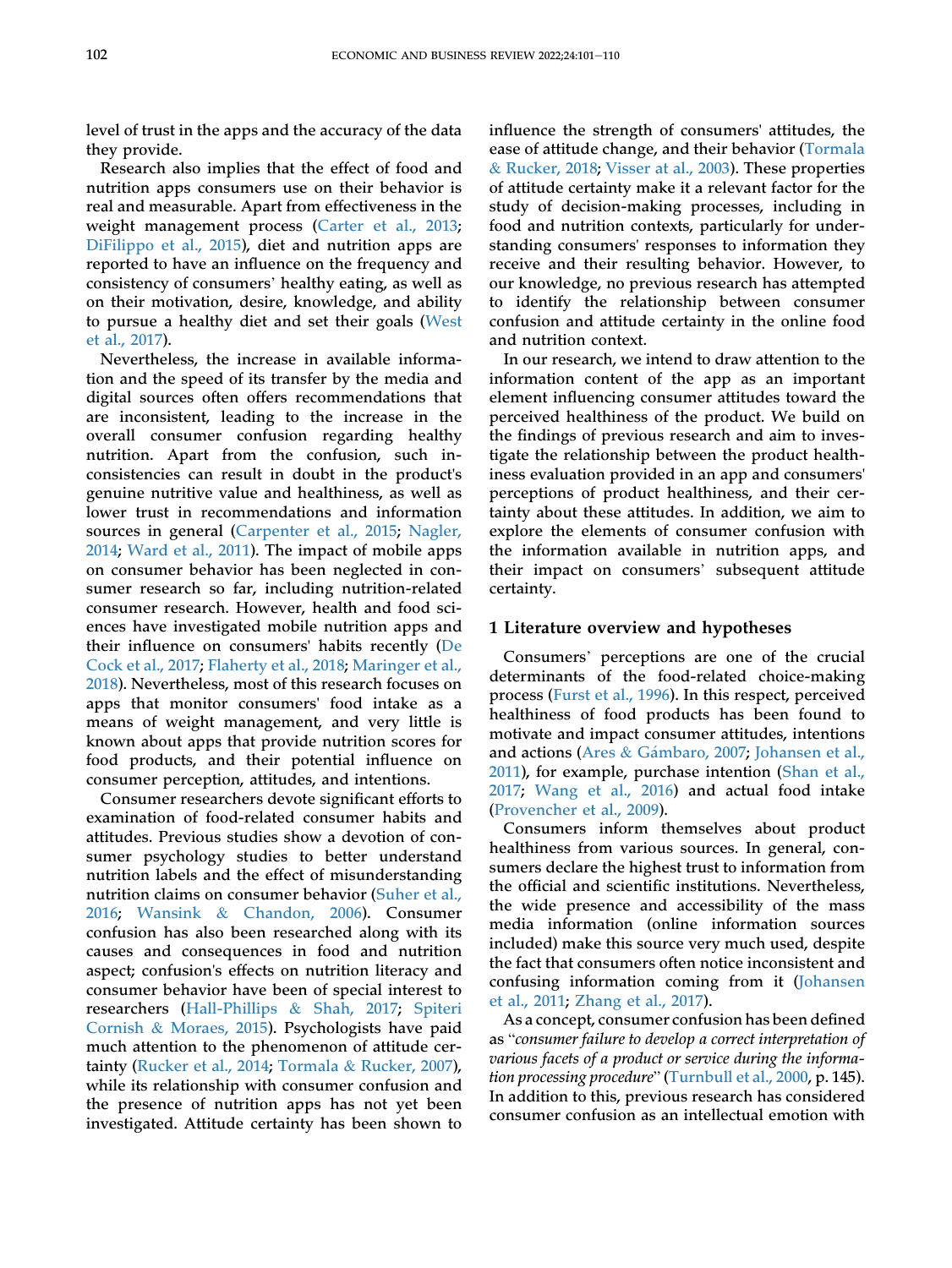cognitive and affective (emotional) elements ([Fitz](#page-7-9)[gerald et al., 2019\)](#page-7-9). Literature clearly identifies information ambiguity as one of the main sources of consumer confusion. Confusion caused by ambiguity is expected to emerge when information available to a consumer are inconsistent, and consumer cannot decide which one is more credible and relevant for decision-making [\(Mitchell et al., 2005\)](#page-8-20). Consumer confusion is usually considered at a conceptual level, and tends to be observed exclusively in a long-term aspect ([Mitchell](#page-8-21) & [Papavassiliou, 1999\)](#page-8-21), or as an individual's characteristic through consumer confusion proneness [\(Chen](#page-7-10) & [Chang, 2013;](#page-7-10) [Walsh et al., 2007](#page-8-22)). When it comes to food and nutrition, confusion has been assessed mainly from the point of view of too much and too inconsistent information presence in the media [\(Nagler, 2014](#page-8-5)), official recommendations and guidelines [\(Spiteri Cornish](#page-8-10) & [Moraes, 2015](#page-8-10)) and product labels ([Chan et al., 2004](#page-7-11); [Henryks](#page-7-12) & [Pearson,](#page-7-12) [2010\)](#page-7-12). A more in-depth investigation of confounders and specifics in food and nutrition is still pending [\(Spiteri Cornish](#page-8-10) & [Moraes, 2015\)](#page-8-10).

In addition to creating confusion, the inconsistencies in information might influence consumers' attitudes and the information's certainty as well ([Tormala](#page-8-13) & [Rucker, 2018](#page-8-13)). In social psychology literature, attitude certainty is referred to as 'the subjective sense of conviction one has about one's attitudeter and the extent to the extended to as the subjective sense of conviction one has about one's atti-<br>tude', or 'the extent to which one believes one's attitude tude', or 'the extent to which one believes one's attitude is correct or valid' ([Rucker et al., 2014,](#page-8-11) p. 121). Attitude clarity and attitude correctness are two independent dimensions of attitude certainty, which are shown as significant and helpful for further understanding of attitude certainty [\(Petrocelli et al.,](#page-8-23) [2007](#page-8-23)). The certainty with which an attitude is held and its influence on the attitude strength has been emphasized in the existing literature [\(Bizer et al.,](#page-7-13) [2011](#page-7-13); [Petty et al., 1995](#page-8-24)). Certainty in one's attitude is usually enhanced when the individual is presented with both positive and negative characteristics of the attitude object [\(Bizer et al., 2011;](#page-7-13) [Rucker et al.,](#page-8-25) [2008](#page-8-25)), as well as in cases when some resistance to persuasion should be shown by consumers [\(Tor](#page-8-26)[mala](#page-8-26) & [Petty, 2004a,](#page-8-26) [2004b\)](#page-8-27).

Although trusted by their users [\(Krebs](#page-8-3) & [Duncan,](#page-8-3) [2015\)](#page-8-3), nutrition apps and the information they provide are not to be taken without any caution. Namely, differences in the healthiness evaluation systems used by different nutrition apps can lead to confusion when using the apps. We refer to this type of inconsistent information about the same product contusion when using the apps. we refer to this type<br>of inconsistent information about the same product<br>provided by different apps as "Confusing Nutrition or inconsistent information about the same product<br>provided by different apps as "Confusing Nutrition<br>App Scores" – CNAS. CNAS reflects the conflicting

health scores provided by two comparable apps. Similar healthiness grades have been used on food labels for decades, and have been shown to influence consumers' perceptions of food healthiness, purchase intentions, and purchase behavior [\(De](#page-7-14) [Temmerman et al., 2021](#page-7-14); [Neal et al., 2017\)](#page-8-28).

A study has emphasized that most health apps, including the ones focusing on food and nutrition, are not necessarily designed with input from professionals in the area of health care and behavior change [\(Krebs](#page-8-3) & [Duncan, 2015](#page-8-3)). The lack of professional advice and input, along with the inexistent uniform standards for healthiness evaluation are currently allowing different apps to use different methodologies to evaluate food healthiness and its nutritive value. Subsequently, search results in different apps may vary in accuracy, information provided or presentation format [\(Maringer et al.,](#page-8-7) [2018](#page-8-7)). This can trigger the state of confusion aroused when apps show inconsistent healthiness and nutrition scores for the same product. We predict that inconsistent information captured by CNAS creates ambiguity, which is known for making consumers more cautious [\(Mitchell](#page-8-21) & [Papavassiliou,](#page-8-21) [1999](#page-8-21)), and it leads to a decrease in the perceived healthiness of a product.

<span id="page-3-0"></span>H1. CNAS negatively influences perceived healthiness.

As a construct, attitude certainty is shown to be affected by conditions in which the attitude is being formed. Some research showed that consumers prefer getting two-sided information (i.e. being presented with both positive and negative characteristics of the object) when making a decision [\(Bizer et al., 2011;](#page-7-13) [Rucker et al., 2008\)](#page-8-25). Nevertheless, when it comes to the consistency and perceived accuracy of information, their effect on attitudes and their formation can be crucial [\(Rucker et al.,](#page-8-11) [2014](#page-8-11)), as conflicting and ambiguous information can cause consumers to doubt their attitudes, and be less certain of them [\(Petrocelli et al., 2007\)](#page-8-23). In our research, we expect to find a similar effect of CNAS.

<span id="page-3-1"></span>H2. CNAS negatively influences attitude certainty of perceived healthiness.

When consumers are faced with inconsistent information, it is not surprising if they experience the feeling of confusion. This state of confusion can relate to inconsistent information from different nutrition apps (CNAS), since such an environment provides an individual with ambiguous and conflicting information about the unique product.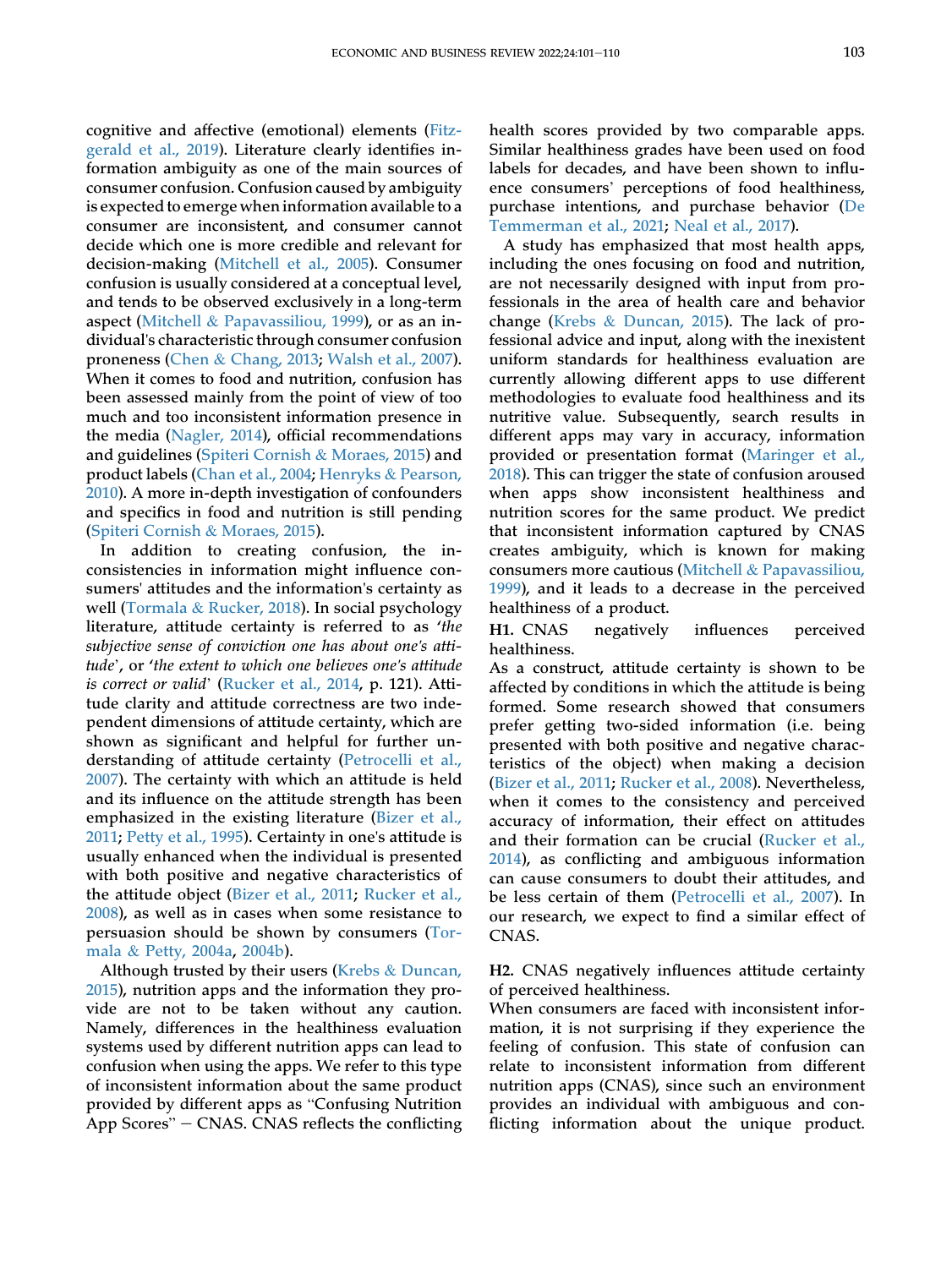Confusion can also be expected to have an effect on consumer perceptions and attitudes in general [\(Walsh](#page-8-29) & [Mitchell, 2010\)](#page-8-29). In addition to its effect on attitude shaping, we expect to find the influence of confusion feeling on consumers' certainty (which is one of the attitude characteristics) ([Fig. 1](#page-4-0)).

<span id="page-4-0"></span>H3. The influence of CNAS on attitude certainty of perceived healthiness is mediated by confusion.

muesli bar healthiness (both grading the product as a relatively healthy one). In the treatment condition, one of the apps' healthiness scores implied that the muesli bar was healthy, while the other app indicated the product as unhealthy. The position of each app screenshot was randomized among respondents to avoid potential biases. The apps were not differentiated on the basis of credibility, and the experiment instruction stated that 'Both apps are from



Fig. 1. Conceptual model. Source: Own work.

#### 2 Methodology

In order to test our hypotheses and investigate the influence of inconsistent information on consumer perception of product healthiness, their feeling of confusion and attitude certainty, we conducted an experimental study. In a between-subjects research design, we used screenshots from two existing nutrition apps [\(Environmental Working Group,](#page-7-15) [2014;](#page-7-15) [Fooducate, 2010](#page-7-16)) to manipulate healthiness score of the chosen products (a muesli bar of a brand with limited presence in the respondents' market (the Carman's in the U.S.)). The difference in the methodologies that are used by apps when evaluating the healthiness of a product creates a situation in which consumers are confronted with inconsistent healthiness information for the same product in different apps.

For the purpose of the experiment, the real app screenshots were used  $-$  adjustments were done to the product picture only to make sure the product presented to both groups was the same. Our pretest resulted in adjusting the information presentation for respondents using mobile phone screens. A single factor between-subject experiment consisted of a control and one treatment group. In both conditions, the respondents were shown two app screenshots (see [Figures A1 and A2](#page-9-0) in Appendix). Control group respondents saw two screenshots that showed consistent results about Carman's

non-profit, non-partisan organizations that provide food scores for more than 80,000 products'.

After seeing the two screenshots, respondents were asked to rate the product perceived healthiness ( $\alpha$  = .95) and certainty of their attitude about the product's healthiness ( $\alpha = .91$ ). In addition to this, respondents also evaluated the emotions they experienced while evaluating screenshots. Measures used for perceived healthiness were adapted from [Provencher et al. \(2009\),](#page-8-18) where respondents provided their assessments of the three items measured on a 7-point scale: (1) In your opinion, how healthy is Carman's muesli bar?, (2) In your opinion, how appropriate is Carman's muesli bar for a healthy menu?, and (3) In your opinion, how appropriate is Carman's muesli bar for a healthy diet?

In order to measure consumer confusion, a set of items was used to assess the consumers' immediate feelings and reactions after being exposed to inconsistent information. This measure was adapted from D'[Mello et al. \(2014\)](#page-7-17). Respondents were asked to assess to which extent they felt anxious, confused, curious, surprised, engaged, overwhelmed and frustrated during screenshots' evaluation (measured on a 7 point scale). We conducted a factor analysis for the confusion scale and it indicated the existence of two emotion factors  $-$  one consisting of anxious, confused, frustrated and overwhelmed, and the other where engaged and surprised loaded the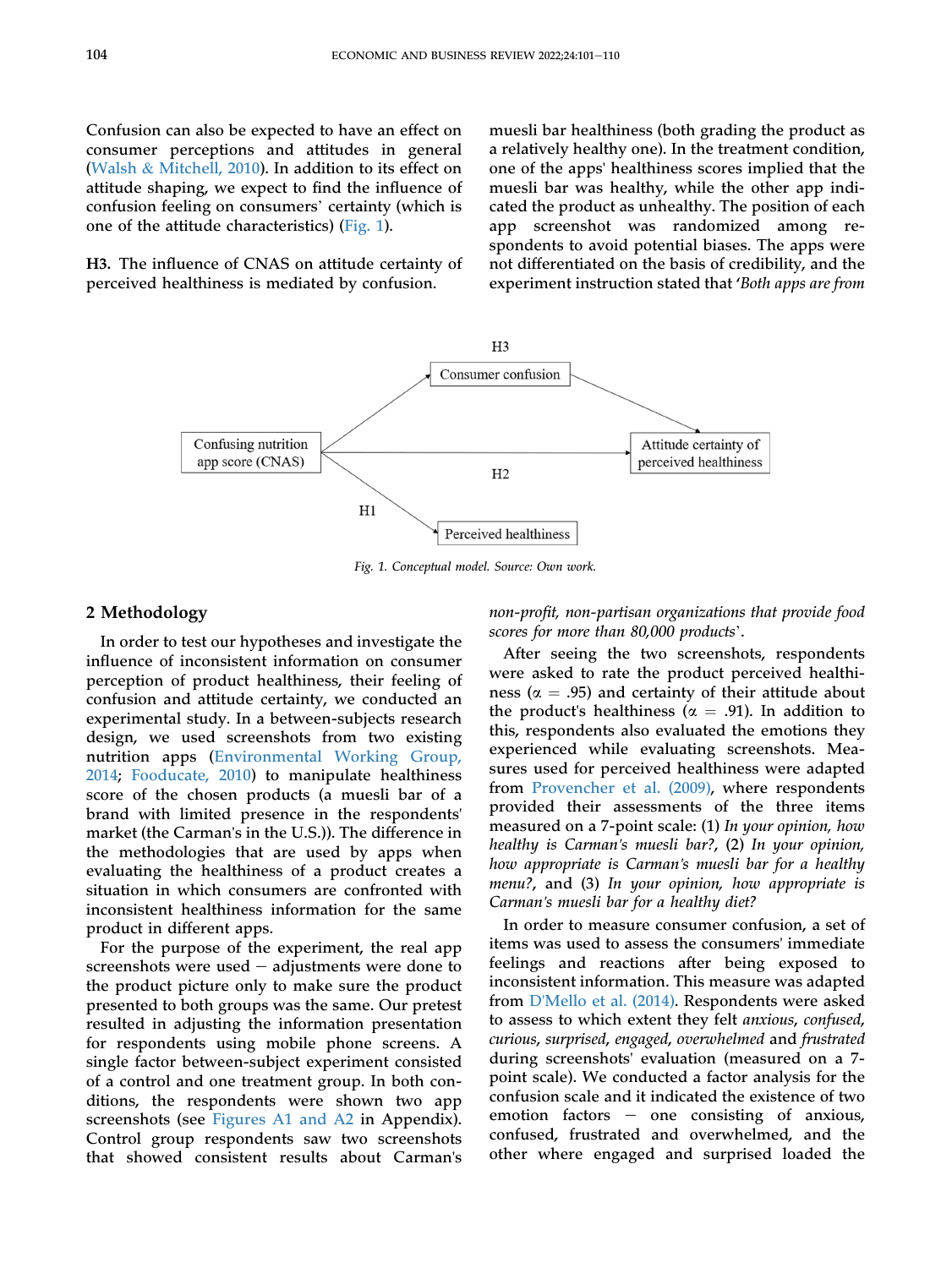most. In our analysis, we have used the mean value of the first factor as a measure of confusion variable. The attitude certainty scale represents the adaptation of the three-item scale by [Tormala et al. \(2006\):](#page-8-30) (1) How certain are you of your attitude about this product's healthiness?, (2) How convinced are you of your opinion about this product's healthiness?, and (3) How much confidence do you have in your attitude about this product's healthiness? (using 7-point scale).

We collected data using the online platform Prolific, and compensated the respondents for their participation with an equivalent of \$  $6/h^{-1}$ . In total, 248 US-based respondents completed the study, out of which 11 were excluded as outliers ([Aguinis et al.,](#page-7-18) [2013\)](#page-7-18). In terms of the structure, 53% of the respondents were female, while the average respondent's age was 32.8 (ranging from 18 to 69). Out of 237 respondents, 48% (114 respondents) were randomly assigned to the control group and were presented with two app screenshots with similar healthiness level shown in the nutrition app score (abb. NAS) muesli bar condition The remaining 52% (123 respondents) saw two screenshots showing CNAS (confusing nutrition app scores).

#### 3 Results

In order to conduct a manipulation check, we asked the respondents to indicate their agreement asked the respondents to malcate their agreement<br>with two statements: 'After reading the information<br>provided in the two app screenshots, I felt puzzled' ( $Mt = 3.70$ ,  $Mc = 2.79$ ), and 'The information provided in the two app screenshots gave contradictory information about muesli bar's healthiness' (Mt = 4.41, (1.64),  $Mc = 3.11, (1.66)$ . The difference in means is statistically significant (at  $p < .001$  for both claims), showing that the respondents perceived the manipulation as expected, i.e. the participants in the treatment group reported higher level of inconsistent information in the screenshots.

For statistical analysis in this study, SPSS software (version 25.0) was used ([IBM Corp. Released, 2017](#page-7-19)). A one-way ANOVA was used for testing the first hypothesis. In support of hypothesis 1, the main negative effect of CNAS on perceived healthiness is highly significant ( $p < .001$ ; F = 53.94). Therefore, we were able to confirm that inconsistent information about the product's healthiness presented to respondents in form of nutrition apps' scores did have an influence on respondents' evaluation of muesli bar's healthiness. When testing our second hypothesis, using ANOVA, once again, we were able to identify a strong significant effect ( $p = .001$ ;  $F = 10.71$ ). That is, the presence of CNAS did have an impact on respondents' attitude certainty of perceived muesli bar healthiness. In order to check the third hypothesis, we used PROCESS ([Hayes,](#page-7-20) [2017](#page-7-20); model 4) to estimate a mediation model. Supporting hypothesis 3, a strong indirect negative effect ( $\beta_M = -.1477$ ) of CNAS on attitude certainty is significant (LLCI =  $-.28$ ; ULCI =  $-.05$ ), as well as the direct effect ( $p = .0185$ ), which implies complementary mediation ([Zhao et al., 2010\)](#page-8-31) of consumer confusion feeling. The overview of the study results is available in Tables  $1-3$ .

#### 4 Discussion and conclusions

The current research investigated the potential impact of nutrition apps and their food healthiness evaluation scores on consumer attitudes and certainty. We observed how inconsistent health score and consumer confusion affect product evaluation. In situations where consumers receive conflicting, inconsistent product healthiness information across different nutrition apps, they tend to be less positive about product healthiness (i.e. muesli bar was perceived as less healthy in this condition). In addition, the results suggest that there is an effect of CNAS on consumer confusion, as well as on their attitude certainty. Respondents who saw app healthiness scores with conflicting, inconsistent scores for product healthiness in the experiment showed higher levels of confusion. This effect of inconsistent media health and nutrition information was already mentioned in the literature ([Nagler,](#page-8-5) [2014](#page-8-5); [Ward et al., 2011](#page-8-6)), and we managed to identify its presence in the case of inconsistent information provided by nutrition apps. Additionally, the conflicting healthiness scores in the apps had a negative

<span id="page-5-0"></span>Table 1. Results analysis  $-$  [H1](#page-3-0) and [H2](#page-3-1) ANOVA.

| <b>Hypothesis</b>                                                                               | Means                                                          | F |  |
|-------------------------------------------------------------------------------------------------|----------------------------------------------------------------|---|--|
| (H1) CNAS $\rightarrow$ Perceived M <sub>t</sub> = 4.0298 (1.56) F = 53.943 .000<br>healthiness | $M_c = 5.5041(1.13)$                                           |   |  |
| $(H2)$ CNAS $\rightarrow$ Attitude<br>certainty                                                 | $M_t = 4.6233(1.36)$ $F = 10.711$ .001<br>$M_c = 5.1550(1.12)$ |   |  |
| <i>Note:</i> Means $-$ t (inconsistent information), c (control group).                         |                                                                |   |  |

Table 2. Direct effect of CNAS on attitude certainty.

|        | --    |           |       |          |          |
|--------|-------|-----------|-------|----------|----------|
| Effect | se.   |           | n     | LLCI     | ULCI     |
| -.3839 | .1619 | $-2.3715$ | .0185 | $-.7029$ | $-.0650$ |
|        |       |           |       |          |          |

Table 3. Indirect effect of CNAS on attitude certainty.

|           | Effect  | <b>BootSE</b> | BootLLCI | <b>BootULCI</b> |
|-----------|---------|---------------|----------|-----------------|
| Confusion | $-1477$ | .0597         | $-.2818$ | - 0501          |

 $\overline{Note: Confidence}$  level interval (LLCI - lower confidence level interval, UCLI - upper confidence level interval).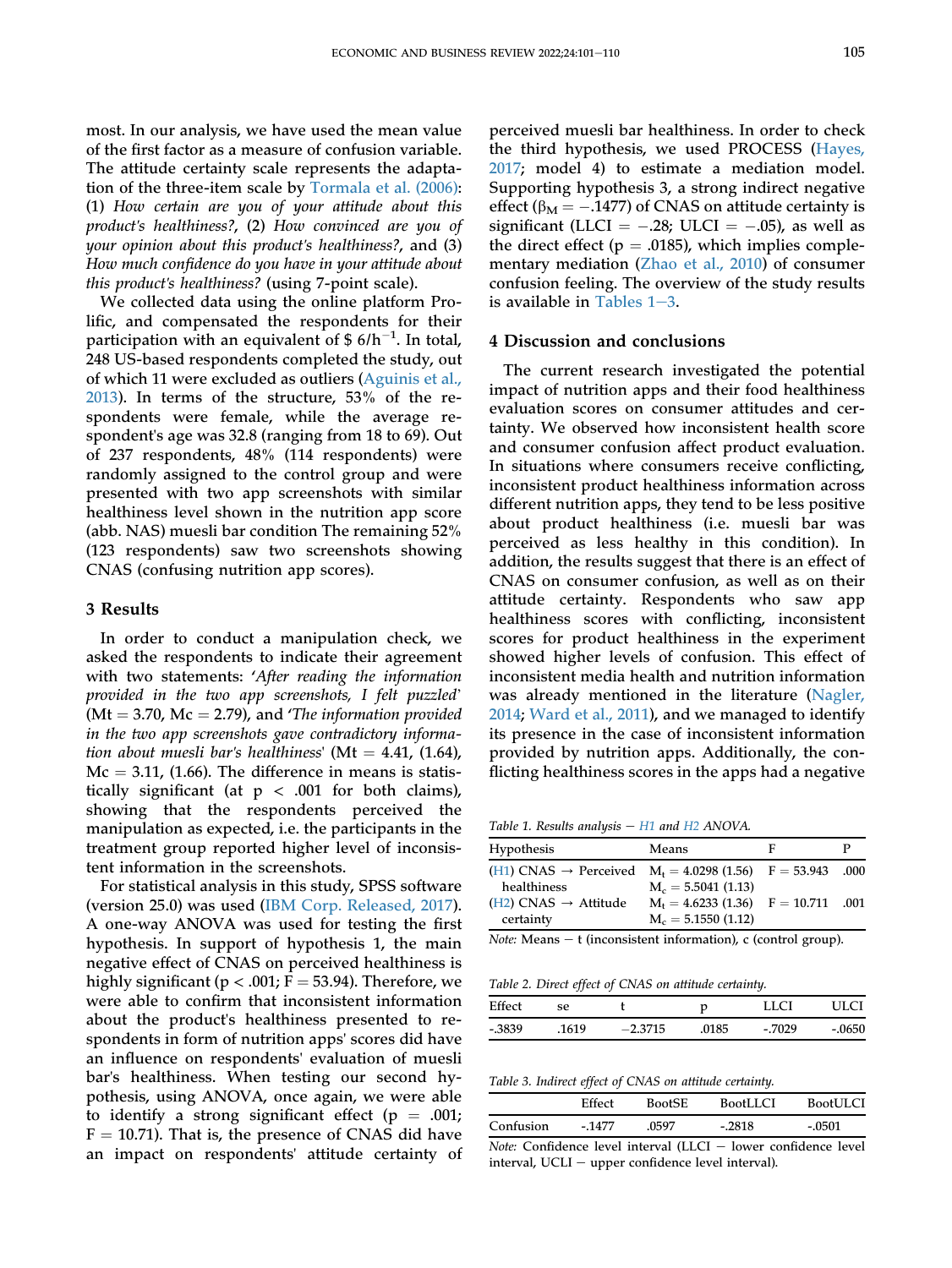effect on the product's perceived healthiness. Previous literature conceptually connected consumer's general state of confusion with choice uncertainty and frustration ([Mitchell](#page-8-21) & [Papavassiliou, 1999](#page-8-21)), while our research extends the knowledge about the relationship between confusion feeling and the certainty with which consumers hold their attitudes.

The findings of this study offer useful implications for marketing managers as well as app developers and official health institutions. As inconsistent information might result in reduced perceived healthiness and reduced attitude certainty, food brands should be very motivated to diminish such state and dispatch unified information about their product in all media and channels where they are present. It is therefore of high importance for companies to undertake activities that would educate consumers, help them make informed decisions about the purchase, and lower their susceptibility to confusion, due to the inability to differentiate truthfulness and credibility of different sources of information they are surrounded with on a daily basis. Since consumers often spend their free time on social media, this channel for educating consumers about nutrition and properly extracting food information can be an effective way to increase nutrition literacy and reduce confusion ([Gill et al.,](#page-7-21) [2013\)](#page-7-21). Practices such as gamification and more intuitive app design have also been shown to be effective in reducing confusion and motivating healthier food choices [\(Haven et al., 2006;](#page-7-22) O[gel](#page-8-32) [Aydõn](#page-8-32) & [Argan, 2021\)](#page-8-32). Brand managers might find it beneficial to collaborate with app developers in order to assure that the information about their products and brand available to consumers in the apps are valid and consistent. Mobile apps, which are now a very present marketing communication channel for many companies, also need to be developed very carefully and expertly. Managers and marketers should increase their efforts to reduce confusion to ensure that their products and services are well understood and not affected by the inconsistent information that every consumer is confronted with. Therefore, a clear strategy is needed at the product launch stage, followed by the choice of an appropriate and unambiguous way to promote and position the product from the outset.

Developers of globally available nutrition apps could benefit from closer cooperation with official institutions (health authorities, official media channels) in order to create unique standards or mutually agree on using the existing ones (European guidelines, American USDA regulations, etc.) for product healthiness evaluation, and therefore avoid giving opposing information to users. As electronic

devices and apps become a very common way of searching for health and nutrition information [\(Krebs](#page-8-3) & [Duncan, 2015\)](#page-8-3), official institutions could achieve the best results for their campaigns by incorporating such means of delivering messages to educate and motivate citizens. In doing so, institutions should keep in mind that it is crucial to convey the right amount of information. Indeed, an abundance of information does not necessarily lead to a correct understanding of nutrition on the part of consumers ([Spiteri Cornish](#page-8-10) & [Moraes, 2015\)](#page-8-10). Certainly, gentle monitoring and guidance of existing apps and the organizations behind them could help to provide clearer information to consumers.

#### 5 Limitations of the study and future research

This study has attempted to provide an additional insight into consumer confusion research related to attitude certainty in the nutrition context. While we have aimed at conducting a rigorous research, this study is not without limitations. The data were collected using the US sample. In order to achieve generalizability, future research might incorporate or compare results from different parts of the world. This is especially relevant since the food and nutrition play different role in different cultures and the information might be perceived differently (Rodrí[guez-Arauz et al., 2016](#page-8-33)).

Several additional limitations of this study should be noted. First, our sample does not allow for generalizing findings to all consumer segments. Namely, while the sample did include respondents from different age categories, the average age of 32.8 years shows that the sample is relatively young. Our younger sample is justified by the app and mobile devices usage. Nevertheless, while young consumers are considered to be the heaviest users of technological devices (apps included), older consumers are also increasingly showing their interest in the apps, especially in the healthrelated domains [\(Wildenbos et al., 2018](#page-8-34)). Further research would be needed to understand whether different age groups experience confusion with nutrition apps differently.

Second, as consumer confusion was found to have an impact on consumers' perceived healthiness and attitudes, the inclusions of further assessments of consumers' emotions and attitude strength (i.e. different dimensions of attitude strength  $-$  extremity, perceived knowledge, etc.) could offer new interesting insights for consumer psychology research and a better understanding of the relationship between confusion and attitudes. In this research, our operationalization of consumer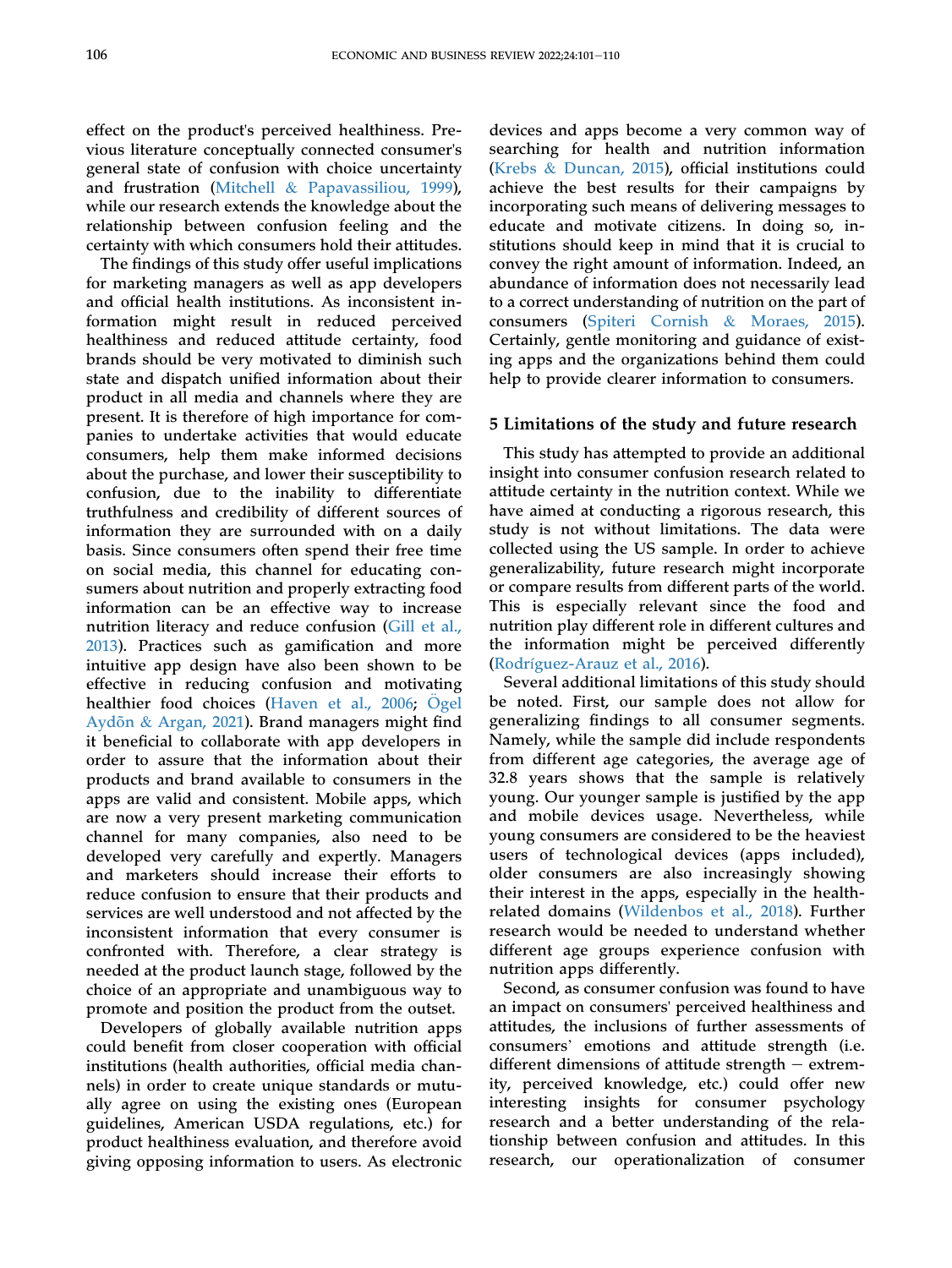confusion relied mainly on the affective part of this construct (feelings dominated the pool of attributes listed in the measurement scale used). To better understand the cognitive elements of consumer confusion and their relationship to attitudes, future research might consider additional ways to include this component as well.

Third, this study did not assess any behavioral responses to confusing nutrition information, although previous research demonstrates that consumer attitudes based on inconsistent information have an influence on subsequent behavioral intentions [\(Walsh](#page-8-29) & [Mitchell, 2010](#page-8-29)). While the study results clearly show the effects of inconsistent information on the consumer attitudes, further research that would include measurement of the actual behavior and decision making in such situations would be highly beneficial.

Next, while both app manipulations use visual and grade parameters, the presentation of product healthiness differs, which could influence re-spondents' perceptions. Visual parameters are represented using colors in both apps, while grading was done using different symbols (numbers in the EWG and letters in the Fooducate app). Further research is needed to better understand if and how such differences in the presentation of healthiness grade influence consumer perceptions.

Finally, we have aimed at examining consumer confusion in situations where consumers are faced with information and sources of same credibility. Research area might benefit from better understanding of confusion emerging in the situations where consumers are faced with multiple inconsistent information (some even contradictory) from sources they differentiate as more or less credible.

#### Funding statement

The authors acknowledge financial support from the Slovenian Research Agency (Research program P5-0128 and research project N5-0084).

#### References

- <span id="page-7-18"></span>Aguinis, H., Gottfredson, R. K., & Joo, H. (2013). Best-practice recommendations for defining, identifying, and handling outliers. Organizational Research Methods, 16(2), 270-301. <https://doi.org/10.1177/1094428112470848>
- <span id="page-7-8"></span>Ares, G., & Gámbaro, A. (2007). Influence of gender, age and motives underlying food choice on perceived healthiness and willingness to try functional foods. Appetite,  $49(1)$ ,  $148-158$ . <https://doi.org/10.1016/j.appet.2007.01.006>
- <span id="page-7-13"></span>Bizer, G. Y., Larsen, J. T., & Petty, R. E. (2011). Exploring the valence-framing effect: Negative framing enhances attitude strength. Political Psychology, 32(1), 59-80. [https://doi.org/](https://doi.org/10.1111/j.1467-9221.2010.00795.x) [10.1111/j.1467-9221.2010.00795.x](https://doi.org/10.1111/j.1467-9221.2010.00795.x)
- <span id="page-7-3"></span>Carpenter, D. M., Geryk, L. L., Chen, A. T., Nagler, R. H., Dieckmann, N. F., & Han, P. K. J. (2015). Conflicting health information: A critical research need. Health Expectations, 19(6), 1173-1182. <https://doi.org/10.1111/hex.12438>
- <span id="page-7-2"></span>Carter, M. C., Burley, V. J., Nykjaer, C., & Cade, J. E. (2013). Adherence to a smartphone application for weight loss compared to website and paper diary: Pilot randomized controlled trial. Journal of Medical Internet Research, 15(4), e32. <https://doi.org/10.2196/jmir.2283>
- <span id="page-7-11"></span>Chan, C., Patch, C., & Williams, P. (2004). Australian consumers are sceptical about but influenced by claims about fat on food labels. European Journal of Clinical Nutrition, 59(1), 148-151. <https://doi.org/10.1038/sj.ejcn.1602038>
- <span id="page-7-10"></span>Chen, Y. S., & Chang, C. H. (2013). Greenwash and green trust: The mediation effects of green consumer confusion and green perceived risk. Journal of Business Ethics, 114(3), 489-500. <https://doi.org/10.1007/s10551-012-1360-0>
- <span id="page-7-4"></span>De Cock, N., Vangeel, J., Lachat, C., Beullens, K., Vervoort, L., Goossens, L., & Eggermont, S. (2017). Use of fitness and nutrition apps: Associations with body mass index, snacking, and drinking habits in adolescents. JMIR mHealth and uHealth, 5(4), e58. <https://doi.org/10.2196/mhealth.6005>
- <span id="page-7-14"></span>De Temmerman, J., Heeremans, E., Slabbinck, H., & Vermeir, I.. The impact of the Nutri-Score nutrition label on perceived healthiness and purchase intentions. Appetite, 157, 104995. <https://doi.org/10.1016/j.appet.2020.104995>
- <span id="page-7-1"></span>DiFilippo, K. N., Huang, W.-H., Andrade, J. E., & Chapman-Novakofski, K. M. (2015). The use of mobile apps to improve nutrition outcomes: A systematic literature review. Journal of Telemedicine and Telecare, 21(5), 243-253. [https://doi.org/](https://doi.org/10.1177/1357633x15572203) [10.1177/1357633x15572203](https://doi.org/10.1177/1357633x15572203)
- <span id="page-7-17"></span>D'Mello, S., Lehman, B., Pekrun, R., & Graesser, A. (2014). Confusion can be beneficial for learning. Learning and Instruction, 29, 153e170. <https://doi.org/10.1016/j.learninstruc.2012.05.003>
- <span id="page-7-15"></span>Environmental Working Group. (2014). EWG Food Scores (2.4.15). [Mobile application software]. <https://www.ewg.org/foodscores/>
- <span id="page-7-9"></span>Fitzgerald, M. P., Russo Donovan, K., Kees, J., & Kozup, J. (2019). How confusion impacts product labeling perceptions. Journal of Consumer Marketing, 36(2), 306-316. [https://doi.org/10.1108/](https://doi.org/10.1108/jcm-08-2017-2307) [jcm-08-2017-2307](https://doi.org/10.1108/jcm-08-2017-2307)
- <span id="page-7-5"></span>Flaherty, S. J., McCarthy, M., Collins, A., & McAuliffe, F. (2018). Can existing mobile apps support healthier food purchasing behaviour? Content analysis of nutrition content, behaviour change theory and user quality integration. Public Health Nutrition, 21(2), 288-298. <https://doi.org/10.1017/s1368980017002889>
- <span id="page-7-16"></span>Fooducate, L. T. D. (2010). Fooducate (2.60). [Mobile application software]. <https://www.fooducate.com/>
- <span id="page-7-7"></span>Furst, T., Connors, M., Bisogni, C. A., Sobal, J., & Falk, L. W. (1996). Food choice: A conceptual model of the process. Appetite, 26(3), 247-266. <https://doi.org/10.1006/appe.1996.0019>
- <span id="page-7-21"></span>Gill, H. K., Gill, N., & Young, S. D. (2013). Online technologies for health information and education: A literature review. Journal of Consumer Health on the Internet, 17(2), 139-150. [https://](https://doi.org/10.1080/15398285.2013.780542) [doi.org/10.1080/15398285.2013.780542](https://doi.org/10.1080/15398285.2013.780542)
- <span id="page-7-6"></span>Hall-Phillips, A., & Shah, P. (2017). Unclarity confusion and expiration date labels in the United States: A consumer perspective. Journal of Retailing and Consumer Services, 35, 118e126. <https://doi.org/10.1016/j.jretconser.2016.12.007>
- <span id="page-7-22"></span>Haven, J., Burns, A., Britten, P., & Davis, C. (2006). Developing the consumer interface for the MyPyramid food guidance system. Journal of Nutrition Education and Behavior, 38(6), 124–135. <https://doi.org/10.1016/j.jneb.2006.08.002>
- <span id="page-7-20"></span>Hayes, A. F. (2017). Introduction to mediation, moderation, and conditional process analysis: A regression-based approach. Guilford Publications.
- <span id="page-7-12"></span>Henryks, J., & Pearson, D. (2010). Misreading between the lines: Consumer confusion over organic food labelling. Australian Journal of Communication, 37(3), 73-86.
- <span id="page-7-19"></span>IBM Corp. Released. (2017). IBM SPSS Statistics for Windows. Version 25.0. IBM Corp.
- <span id="page-7-0"></span>Jacobs, W., Amuta, A. O., & Jeon, K. C. (2017). Health information seeking in the digital age: An analysis of health information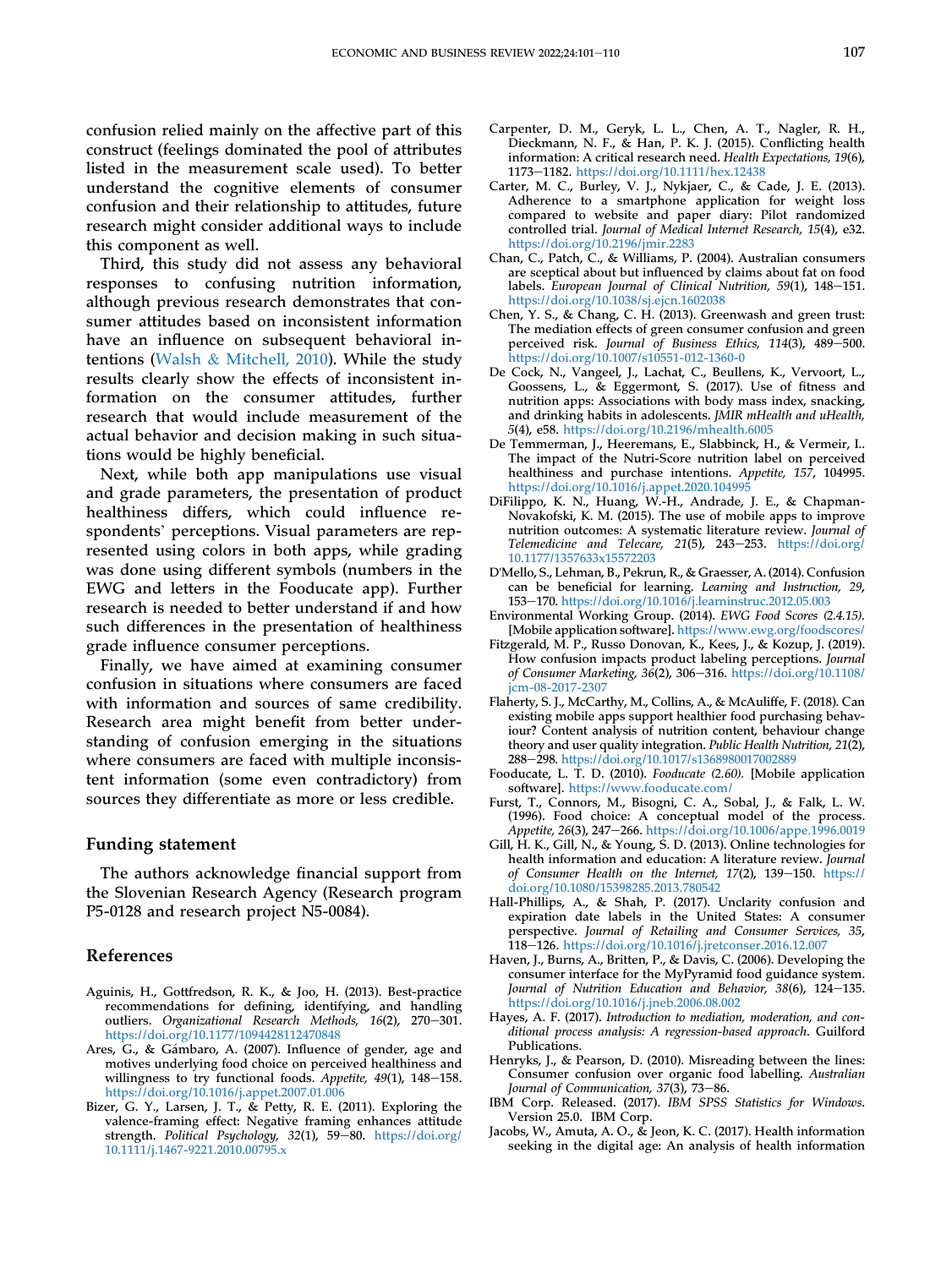seeking behavior among US adults. Cogent Social Sciences, 3(1). <https://doi.org/10.1080/23311886.2017.1302785>

- <span id="page-8-15"></span>Johansen, S. B., Næs, T., & Hersleth, M. (2011). Motivation for choice and healthiness perception of calorie-reduced dairy products. A cross-cultural study. Appetite, 56(1), 15-24. [https://](https://doi.org/10.1016/j.appet.2010.11.137) [doi.org/10.1016/j.appet.2010.11.137](https://doi.org/10.1016/j.appet.2010.11.137)
- <span id="page-8-3"></span>Krebs, P., & Duncan, D. T. (2015). Health app use among US mobile phone owners: A national survey. JMIR mHealth and uHealth, 3(4), e101. <https://doi.org/10.2196/mhealth.4924>
- <span id="page-8-7"></span>Maringer, M., Wisse-Voorwinden, N., van't Veer, P., & Geelen, A. (2018). Food identification by barcode scanning in The Netherlands: A quality assessment of labelled food product databases underlying popular nutrition applications. Public Health Nutrition, 1-8. <https://doi.org/10.1017/s136898001800157x>
- <span id="page-8-21"></span>Mitchell, V. W., & Papavassiliou, V. (1999). Marketing causes and implications of consumer confusion. The Journal of Product and Brand Management, 8, 319-342. [https://doi.org/10.1108/10610](https://doi.org/10.1108/10610429910284300) [429910284300](https://doi.org/10.1108/10610429910284300)
- <span id="page-8-20"></span>Mitchell, V. W., Walsh, G., & Yamin, M. (2005). Towards a conceptual model of consumer confusion. In G. Menon, & A. R. Rao (Eds.), NA - Advances in Consumer Research Volume 32 (pp. 143-150). Association for Consumer Research.
- <span id="page-8-5"></span>Nagler, R. H. (2014). Adverse outcomes associated with media exposure to contradictory nutrition messages. Journal of Health Communication, 19(1), 24-40. [https://doi.org/10.1080/1081073](https://doi.org/10.1080/10810730.2013.798384) [0.2013.798384](https://doi.org/10.1080/10810730.2013.798384)
- <span id="page-8-28"></span>Neal, B., Crino, M., Dunford, E., Gao, A., Greenland, R., Li, N., Ngai, J., Ni Mhurchu, C., Pettigrew, S., Sacks, G., Webster, J., & Wu, J. H. (2017). Effects of different types of front-of-pack labelling information on the healthiness of food purchases-A randomised controlled trial. Nutrients, 9(12), 1284. [https://](https://doi.org/10.3390/nu9121284) [doi.org/10.3390/nu9121284](https://doi.org/10.3390/nu9121284)
- <span id="page-8-32"></span> $O$ gel Aydõn, S., & Argan, M. (2021). Understanding how gamification influences consumers' dietary preferences. Journal of Social Marketing, 11(2), 82-123. [https://doi.org/10.1108/](https://doi.org/10.1108/JSOCM-09-2019-0137) [JSOCM-09-2019-0137](https://doi.org/10.1108/JSOCM-09-2019-0137)
- <span id="page-8-23"></span>Petrocelli, J. V., Tormala, Z. L., & Rucker, D. D. (2007). Unpacking attitude certainty: Attitude clarity and attitude correctness. Journal of Personality and Social Psychology, 92(1), 30-41. [https://](https://doi.org/10.1037/0022-3514.92.1.30) [doi.org/10.1037/0022-3514.92.1.30](https://doi.org/10.1037/0022-3514.92.1.30)
- <span id="page-8-24"></span>Petty, R. E., Haugtvedt, C. P., & Smith, S. M. (1995). Elaboration as a determinant of attitude strength: Creating attitudes that are persistent, resistant, and predictive of behavior. In R. E. Petty, & J. A. Krosnick (Eds.), Attitude strength: Antecedents and consequences (pp. 93-130). Lawrence Erlbaum Associates.
- <span id="page-8-18"></span>Provencher,  $\dot{V}$ ., Polivy, J., & Herman, C. P. (2009). Perceived healthiness of food. If it's healthy, you can eat more. Appetite, 52(2), 340–344. <https://doi.org/10.1016/j.appet.2008.11.005>
- <span id="page-8-33"></span>Rodríguez-Arauz, G., Ramírez-Esparza, N., & Smith-Castro, V. (2016). Food attitudes and well-being: The role of culture.Appetite, 105, 180-188. <https://doi.org/10.1016/j.appet.2016.05.019>
- <span id="page-8-0"></span>Román, S., Sánchez-Siles, L. M., & Siegrist, M. (2017). The importance of food naturalness for consumers: Results of a systematic review. Trends in Food Science & Technology, 67, 44e57. <https://doi.org/10.1016/j.tifs.2017.06.010>
- <span id="page-8-25"></span>Rucker, D. D., Petty, R. E., & Brinol, P. (2008). What's in a frame anyway?: A meta-cognitive analysis of the impact of one versus two sided message framing on attitude certainty. Journal of Consumer Psychology, 18(2), 137-149. [https://doi.org/](https://doi.org/10.1016/j.jcps.2008.01.008) [10.1016/j.jcps.2008.01.008](https://doi.org/10.1016/j.jcps.2008.01.008)
- <span id="page-8-11"></span>Rucker, D. D., Tormala, Z. L., Petty, R. E., & Brinol, P. (2014). ~ Consumer conviction and commitment: An appraisal-based framework for attitude certainty. Journal of Consumer Psychology, 24(1), 119-136. <https://doi.org/10.1016/j.jcps.2013.07.001>
- <span id="page-8-16"></span>Shan, L. C., Henchion, M., De Brún, A., Murrin, C., Wall, P. G., & Monahan, F. J. (2017). Factors that predict consumer acceptance of enriched processed meats. Meat Science, 133, 185-193. <https://doi.org/10.1016/j.meatsci.2017.07.006>
- <span id="page-8-10"></span>Spiteri Cornish, L., & Moraes, C. (2015). The impact of consumer confusion on nutrition literacy and subsequent dietary behavior. Psychology and Marketing, 32(5), 558-574. [https://](https://doi.org/10.1002/mar.20800) [doi.org/10.1002/mar.20800](https://doi.org/10.1002/mar.20800)
- <span id="page-8-8"></span>Suher, J., Raghunathan, R., & Hoyer, W. D. (2016). Eating healthy or feeling empty? How the "healthy = less filling" intuition influences satiety. Journal of the Association for Consumer Research, 1(1), 26-40. <https://doi.org/10.1086/684393>
- <span id="page-8-30"></span>Tormala, Z. L., Clarkson, J. J., & Petty, R. E. (2006). Resisting persuasion by the skin of one's teeth: The hidden success of resisted persuasive messages. Journal of Personality and Social Psychology, 91(3), 423-435. <https://doi.org/10.1037/0022-3514.91.3.423>
- <span id="page-8-26"></span>Tormala, Z. L., & Petty, R. E. (2004a). Resistance to persuasion and attitude certainty: The moderating role of elaboration. Personality and Social Psychology Bulletin,  $30(11)$ ,  $1446-1457$ . <https://doi.org/10.1177/0146167204264251>
- <span id="page-8-27"></span>Tormala, Z. L., & Petty, R. E. (2004b). Source credibility and attitude certainty: A metacognitive analysis of resistance to persuasion. Journal of Consumer Psychology, 14(4), 427-442. [https://doi.org/10.1207/s15327663jcp1404\\_11](https://doi.org/10.1207/s15327663jcp1404_11)
- <span id="page-8-12"></span>Tormala, Z. L., & Rucker, D. D. (2007). Attitude certainty: A review of past findings and emerging perspectives. Social and Personality Psychology Compass, 1(1), 469-492. [https://doi.org/](https://doi.org/10.1111/j.1751-9004.2007.00025.x) [10.1111/j.1751-9004.2007.00025.x](https://doi.org/10.1111/j.1751-9004.2007.00025.x)
- <span id="page-8-13"></span>Tormala, Z. L., & Rucker, D. D. (2018). Attitude certainty: Antecedents, consequences, and new directions. Consumer Psychology Review,  $1(1)$ , 72-89. <https://doi.org/10.1002/arcp.1004>
- <span id="page-8-19"></span>Turnbull, P. W., Leek, S., & Ying, G. (2000). Customer confusion: The mobile phone market. Journal of Marketing Management,  $16(1-3)$ , 143-163. <https://doi.org/10.1362/026725700785100523>
- <span id="page-8-14"></span>Visser, P. S., Krosnick, J. A., & Simmons, J. P. (2003). Distinguishing the cognitive and behavioral consequences of attitude importance and certainty: A new approach to testing the commonfactor hypothesis. Journal of Experimental Social Psychology, 39(2), 118-141. [https://doi.org/10.1016/s0022-1031\(02\)00522-x](https://doi.org/10.1016/s0022-1031(02)00522-x)
- <span id="page-8-1"></span>Viviani, M., & Pasi, G. (2017). Credibility in social media: Opinions, news, and health information-a survey. WIREs Data Mining and Knowledge Discovery, 7(5), e1209. [https://doi.org/](https://doi.org/10.1002/widm.1209) [10.1002/widm.1209](https://doi.org/10.1002/widm.1209)
- <span id="page-8-22"></span>Walsh, G., Hennig-Thurau, T., & Mitchell, V. W. (2007). Consumer confusion proneness: Scale development, validation, and application. Journal of Marketing Management,  $23(7-8)$ , 697-721. <https://doi.org/10.1362/026725707x230009>
- <span id="page-8-29"></span>Walsh, G., & Mitchell, V. W. (2010). The effect of consumer confusion proneness on word of mouth, trust, and customer satisfaction. European Journal of Marketing, 44, 838-859. [https://](https://doi.org/10.1108/03090561011032739) [doi.org/10.1108/03090561011032739](https://doi.org/10.1108/03090561011032739)
- <span id="page-8-17"></span>Wang, Q., Oostindjer, M., Amdam, G. V., & Egelandsdal, B. (2016). Snacks with nutrition labels: Tastiness perception, healthiness perception, and willingness to pay by Norwegian adolescents. Journal of Nutrition Education and Behavior, 48(2), adolescents. *Journal of Nutrition Education and Behavior*, 48(2),<br>104–111. <https://doi.org/10.1016/j.jneb.2015.09.003><br>Wansink, B., & Chandon, P. (2006). Can "low-fat" nutrition labels
- <span id="page-8-9"></span>lead to obesity? Journal of Marketing Research, 43(4), 605-617. <https://doi.org/10.1509/jmkr.43.4.605>
- <span id="page-8-6"></span>Ward, P. R., Henderson, J., Coveney, J., & Meyer, S. (2011). How do South Australian consumers negotiate and respond to information in the media about food and nutrition? Journal of Sociology, 48(1), 23-41. <https://doi.org/10.1177/1440783311407947>
- <span id="page-8-4"></span>West, J. H., Belvedere, L. M., Andreasen, R., Frandsen, C., Hall, P. C., & Crookston, B. T. (2017). Controlling your "app" etite: How diet and nutrition-related mobile apps lead to behavior change. JMIR mHealth and uHealth, 5(7), e95. [https://](https://doi.org/10.2196/mhealth.7410) [doi.org/10.2196/mhealth.7410](https://doi.org/10.2196/mhealth.7410)
- <span id="page-8-34"></span>Wildenbos, G. A., Peute, L., & Jaspers, M. (2018). Aging barriers influencing mobile health usability for older adults: A literature based framework (MOLD-US). International Journal of Medical Informatics, 114, 66-75. <https://doi.org/10.1016/j.ijmedinf.2018.03.012>
- <span id="page-8-2"></span>Zhang, Y., Sun, Y., & Kim, Y. (2017). The influence of individual differences on consumer's selection of online sources for health information. Computers in Human Behavior, 67, 303-312. <https://doi.org/10.1016/j.chb.2016.11.008>
- <span id="page-8-31"></span>Zhao, X., Lynch, J. G., Jr., & Chen, Q. (2010). Reconsidering Baron and Kenny: Myths and truths about mediation analysis. Journal of Consumer Research, 37(2), 197-206. [https://doi.org/](https://doi.org/10.1086/651257) [10.1086/651257](https://doi.org/10.1086/651257)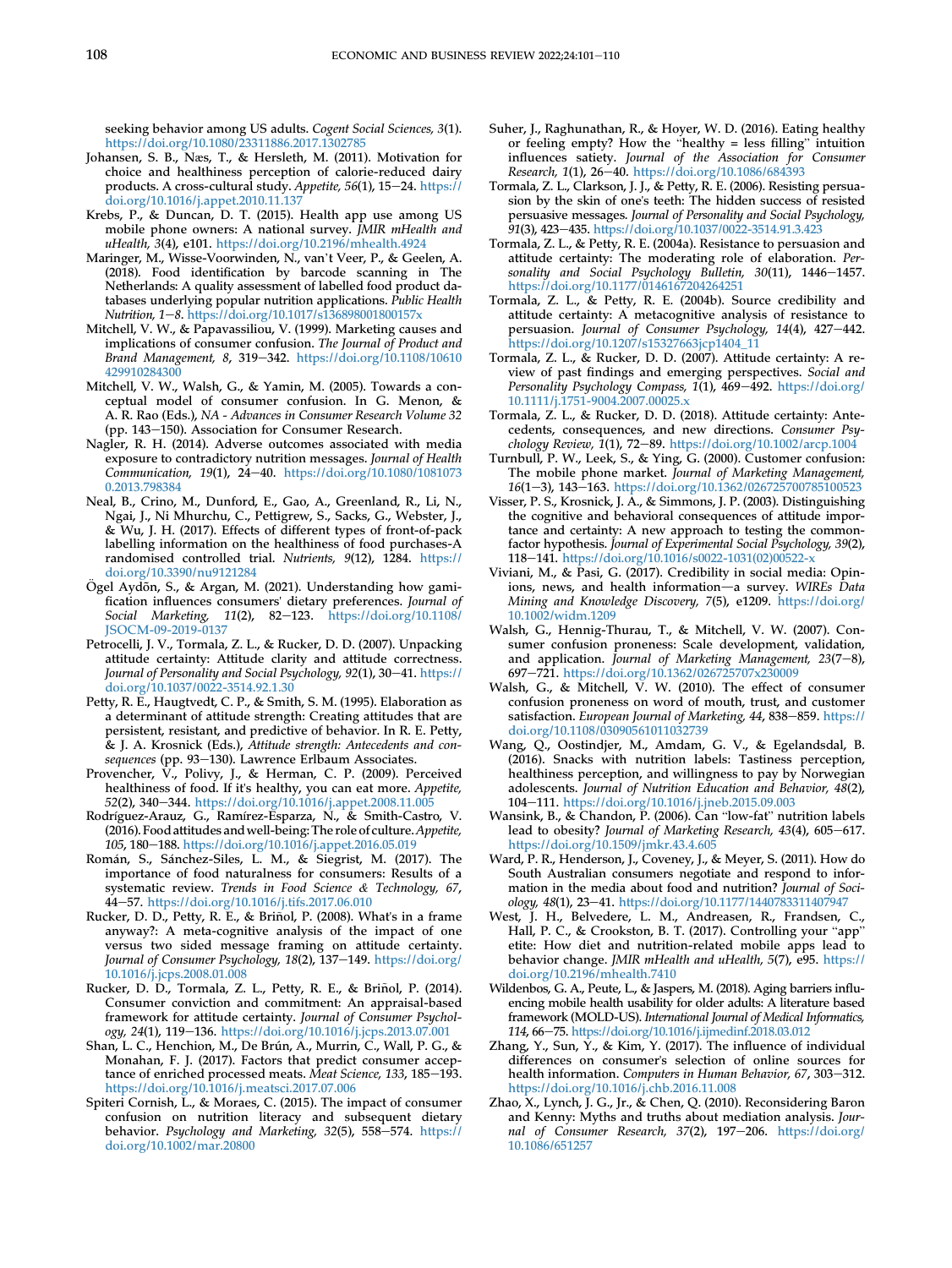## <span id="page-9-0"></span> $Appendix - Experimental$  manipulations

| 11:56 AM<br>Carrier $\epsilon$<br>Carman's Classic Fruit & Nut Muesli Bar (x)                                                                                                                     | 11:56 AM<br>amer<br>Carman's Classic Fruit & Nut Muesli<br>$\langle$      |
|---------------------------------------------------------------------------------------------------------------------------------------------------------------------------------------------------|---------------------------------------------------------------------------|
|                                                                                                                                                                                                   | PRODUCT<br><b>EXPLANATIONS</b><br><b>NUTRITION</b><br><b>ALTERNATIVES</b> |
| 9.0<br>Carmans                                                                                                                                                                                    | Carman's Classic Fruit & Nut<br>Muesli Bar                                |
|                                                                                                                                                                                                   | better than average                                                       |
| Lower scores<br><b>Best</b><br>Worst<br>accompany<br>10.0<br>1.0<br>score<br>score<br>better foods.                                                                                               | $C - C C + B - B B + A$                                                   |
|                                                                                                                                                                                                   | Grade range for Snack bars:<br>between D and B+                           |
| Positive factors<br>high<br>low                                                                                                                                                                   |                                                                           |
| Fruit, vegetable, bean or nut content<br>$\blacksquare$                                                                                                                                           | Mostly whole grains here                                                  |
| Protein content<br>111                                                                                                                                                                            | <b>O</b> Tiny amount of real fruit in here                                |
| Fiber content<br>1111                                                                                                                                                                             |                                                                           |
| Omega-3 fatty acids<br>$\Box$                                                                                                                                                                     | <b>f</b> For dieters: FoodPoints value is 2                               |
| Negative factors<br>high<br>low                                                                                                                                                                   | $\mathcal{P}$<br>Serving size unusally small                              |
| Calorie density                                                                                                                                                                                   | ⋋                                                                         |
| Sugar/low-calorie sweetener content                                                                                                                                                               | Multiple sugar ingredients listed                                         |
| Sodium content<br>Saturated fat content<br>$\begin{array}{ccc} \begin{array}{ccc} \end{array} & \begin{array}{ccc} \end{array} & \begin{array}{ccc} \end{array} & \begin{array}{ccc} \end{array}$ | <b>Q</b> Learn about industrial caramel coloring                          |
|                                                                                                                                                                                                   | <b>t</b> Learn why bars don't get high grades                             |
|                                                                                                                                                                                                   | $\geq$<br>RECIPE: Vegan granola bar                                       |
|                                                                                                                                                                                                   | <b>th</b> Learn about corn syrup, found here                              |
|                                                                                                                                                                                                   | What's the deal with glycerin?                                            |
|                                                                                                                                                                                                   | <b>t</b> Learn about soy lecithin, found here                             |

Fig. A1. Treatment group  $(CNAS)$  - EWG app on the left and Fooducate app on the right.